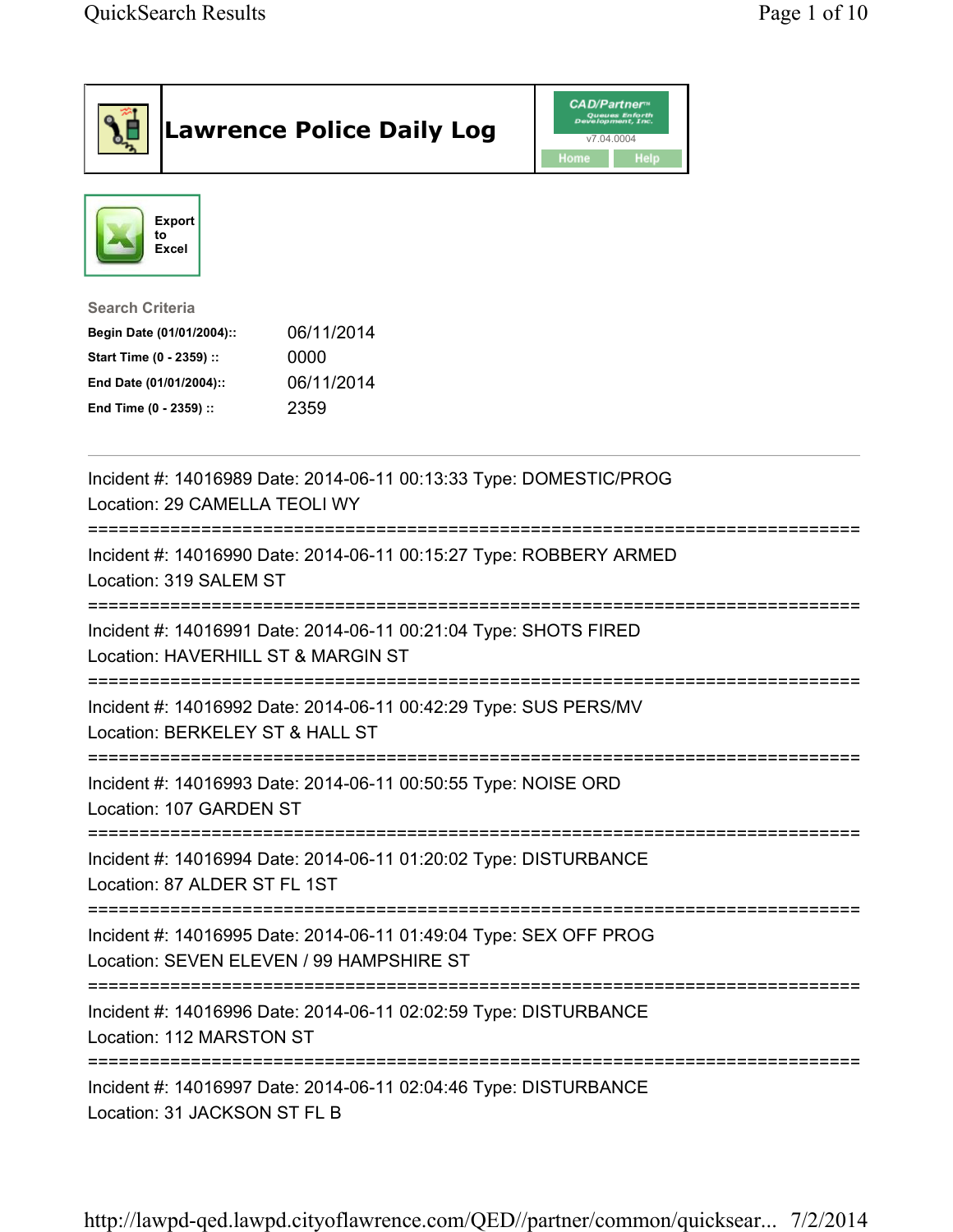| Incident #: 14016998 Date: 2014-06-11 02:24:41 Type: MEDIC SUPPORT<br>Location: 205 BROADWAY                                                            |
|---------------------------------------------------------------------------------------------------------------------------------------------------------|
| Incident #: 14016999 Date: 2014-06-11 02:45:53 Type: SUS PERS/MV<br>Location: MARY IMMACULATE / 191 MAPLE ST<br>================================        |
| Incident #: 14017000 Date: 2014-06-11 03:23:01 Type: ALARM/BURG<br>Location: WEATHERBEE SCHOOL / 75 NEWTON ST<br>-------------------------------------- |
| Incident #: 14017001 Date: 2014-06-11 05:09:55 Type: WARRANT SERVE<br>Location: 108 TREMONT ST                                                          |
| Incident #: 14017002 Date: 2014-06-11 05:12:24 Type: MAL DAMAGE<br>Location: 179 ARLINGTON ST<br>=====================================                  |
| Incident #: 14017003 Date: 2014-06-11 06:39:40 Type: DISTURBANCE<br><b>Location: FALLS BRIDGE</b><br>====================================               |
| Incident #: 14017004 Date: 2014-06-11 06:55:26 Type: TOW OF M/V<br>Location: 112 SARATOGA ST                                                            |
| Incident #: 14017005 Date: 2014-06-11 07:10:20 Type: ALARMS<br>Location: LHA / 71 DUCKETT AV                                                            |
| Incident #: 14017006 Date: 2014-06-11 07:45:14 Type: TOW OF M/V<br>Location: 135 WEARE ST                                                               |
| Incident #: 14017007 Date: 2014-06-11 08:04:02 Type: TRANSPORT<br>Location: 2 APPLETON ST                                                               |
| Incident #: 14017008 Date: 2014-06-11 08:05:03 Type: LOST PROPERTY<br>Location: 129 BAILEY ST FL 1ST                                                    |
| Incident #: 14017009 Date: 2014-06-11 08:13:40 Type: ALARMS<br>Location: DON PEDRO / 118 S UNION ST                                                     |
| Incident #: 14017010 Date: 2014-06-11 08:16:20 Type: LARCENY/PAST<br>Location: 36 AVON ST FL 2ND                                                        |
| Incident #: 14017011 Date: 2014-06-11 08:21:42 Type: SUS PERS/MV<br>Lootion LIAVEDLIII L CT 0 IAOI/CON CT                                               |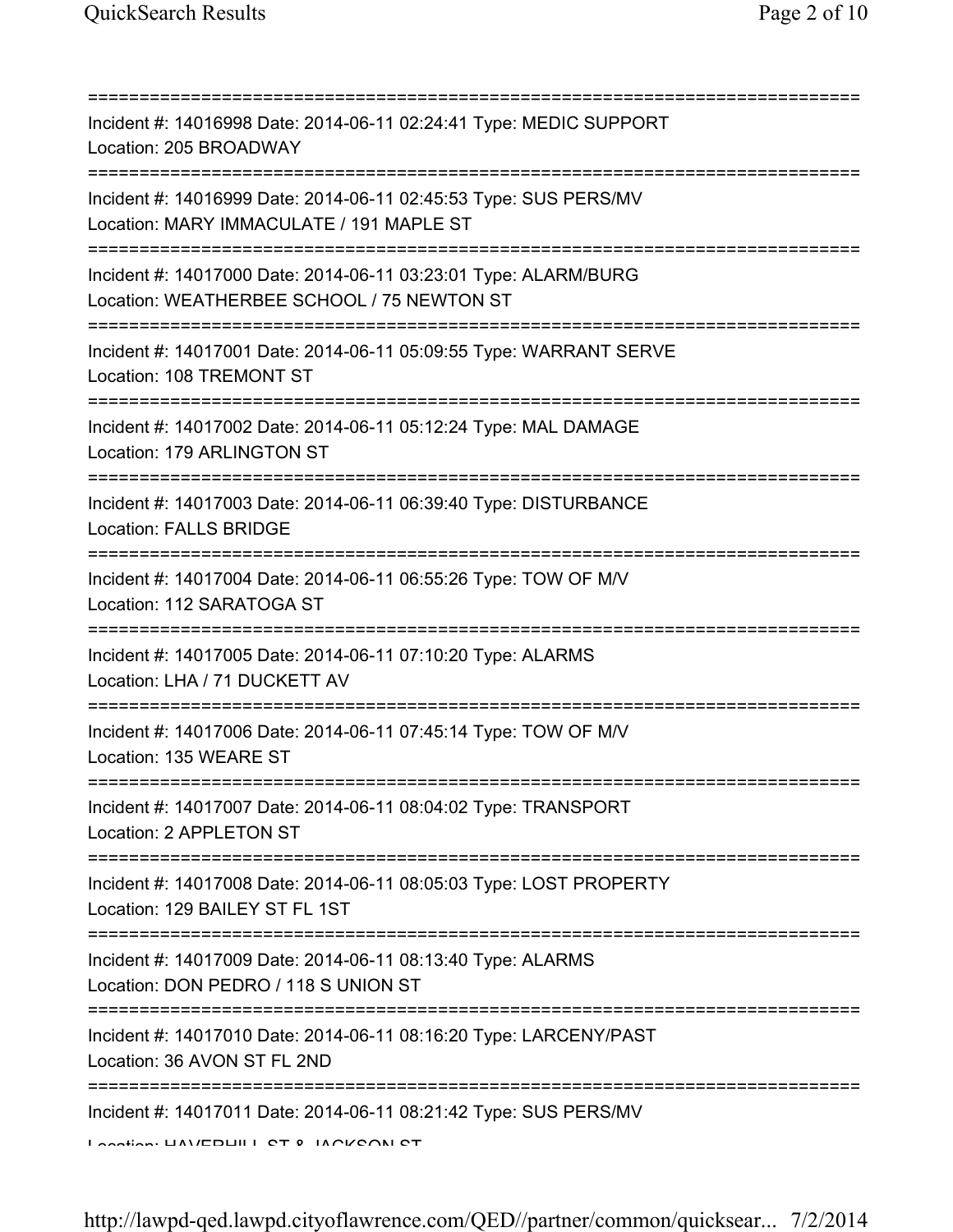| Incident #: 14017012 Date: 2014-06-11 08:40:45 Type: AUTO ACC/PI<br>Location: COFFEE CANN / 280 MERRIMACK ST<br>Incident #: 14017013 Date: 2014-06-11 08:41:55 Type: SUS PERS/MV<br>Location: ST PATRICK'S PARISH / 118 S BROADWAY<br>Incident #: 14017014 Date: 2014-06-11 08:43:48 Type: MEDIC SUPPORT<br>Location: HUBBARD PL & WEST ST<br>=======================<br>Incident #: 14017015 Date: 2014-06-11 09:02:34 Type: INVESTIGATION<br>Location: 65 DURSO AV<br>Incident #: 14017016 Date: 2014-06-11 09:35:16 Type: MAL DAMAGE<br>Location: 489 S BROADWAY<br>============<br>Incident #: 14017017 Date: 2014-06-11 09:43:35 Type: BUILDING CHK<br>Location: 15 MARGIN ST<br>Incident #: 14017018 Date: 2014-06-11 10:07:10 Type: STOLEN PROP<br>Location: 317 LOWELL ST #3<br>Incident #: 14017019 Date: 2014-06-11 10:26:38 Type: DRUG VIO<br>Location: N PARISH RD & OSGOOD ST<br>Incident #: 14017020 Date: 2014-06-11 10:37:42 Type: ANIMAL COMPL<br>Location: 8 WILLOW ST<br>Incident #: 14017021 Date: 2014-06-11 10:39:07 Type: KEEP PEACE<br>Location: 201 OSGOOD ST<br>Incident #: 14017022 Date: 2014-06-11 11:11:50 Type: TOW OF M/V<br>Location: CVS PHARMACY / 266 BROADWAY<br>Incident #: 14017023 Date: 2014-06-11 11:12:15 Type: STOLEN PROP<br>Location: 76 SALEM ST #2<br>Incident #: 14017024 Date: 2014-06-11 11:13:29 Type: DRUG VIO<br>Location: BRADFORD ST & BROADWAY<br>:========<br>Incident #: 14017025 Date: 2014-06-11 11:18:38 Type: RECOV/STOL/MV |  |
|--------------------------------------------------------------------------------------------------------------------------------------------------------------------------------------------------------------------------------------------------------------------------------------------------------------------------------------------------------------------------------------------------------------------------------------------------------------------------------------------------------------------------------------------------------------------------------------------------------------------------------------------------------------------------------------------------------------------------------------------------------------------------------------------------------------------------------------------------------------------------------------------------------------------------------------------------------------------------------------------------------------------------------------------------------------------------------------------------------------------------------------------------------------------------------------------------------------------------------------------------------------------------------------------------------------------------------------------------------------------------------------------------------------------------------------------------------------------------------------------|--|
|                                                                                                                                                                                                                                                                                                                                                                                                                                                                                                                                                                                                                                                                                                                                                                                                                                                                                                                                                                                                                                                                                                                                                                                                                                                                                                                                                                                                                                                                                            |  |
|                                                                                                                                                                                                                                                                                                                                                                                                                                                                                                                                                                                                                                                                                                                                                                                                                                                                                                                                                                                                                                                                                                                                                                                                                                                                                                                                                                                                                                                                                            |  |
|                                                                                                                                                                                                                                                                                                                                                                                                                                                                                                                                                                                                                                                                                                                                                                                                                                                                                                                                                                                                                                                                                                                                                                                                                                                                                                                                                                                                                                                                                            |  |
|                                                                                                                                                                                                                                                                                                                                                                                                                                                                                                                                                                                                                                                                                                                                                                                                                                                                                                                                                                                                                                                                                                                                                                                                                                                                                                                                                                                                                                                                                            |  |
|                                                                                                                                                                                                                                                                                                                                                                                                                                                                                                                                                                                                                                                                                                                                                                                                                                                                                                                                                                                                                                                                                                                                                                                                                                                                                                                                                                                                                                                                                            |  |
|                                                                                                                                                                                                                                                                                                                                                                                                                                                                                                                                                                                                                                                                                                                                                                                                                                                                                                                                                                                                                                                                                                                                                                                                                                                                                                                                                                                                                                                                                            |  |
|                                                                                                                                                                                                                                                                                                                                                                                                                                                                                                                                                                                                                                                                                                                                                                                                                                                                                                                                                                                                                                                                                                                                                                                                                                                                                                                                                                                                                                                                                            |  |
|                                                                                                                                                                                                                                                                                                                                                                                                                                                                                                                                                                                                                                                                                                                                                                                                                                                                                                                                                                                                                                                                                                                                                                                                                                                                                                                                                                                                                                                                                            |  |
|                                                                                                                                                                                                                                                                                                                                                                                                                                                                                                                                                                                                                                                                                                                                                                                                                                                                                                                                                                                                                                                                                                                                                                                                                                                                                                                                                                                                                                                                                            |  |
|                                                                                                                                                                                                                                                                                                                                                                                                                                                                                                                                                                                                                                                                                                                                                                                                                                                                                                                                                                                                                                                                                                                                                                                                                                                                                                                                                                                                                                                                                            |  |
|                                                                                                                                                                                                                                                                                                                                                                                                                                                                                                                                                                                                                                                                                                                                                                                                                                                                                                                                                                                                                                                                                                                                                                                                                                                                                                                                                                                                                                                                                            |  |
|                                                                                                                                                                                                                                                                                                                                                                                                                                                                                                                                                                                                                                                                                                                                                                                                                                                                                                                                                                                                                                                                                                                                                                                                                                                                                                                                                                                                                                                                                            |  |
|                                                                                                                                                                                                                                                                                                                                                                                                                                                                                                                                                                                                                                                                                                                                                                                                                                                                                                                                                                                                                                                                                                                                                                                                                                                                                                                                                                                                                                                                                            |  |
| <b>LESSAGE IN A TRANSPORTATION LOOK A LINION</b>                                                                                                                                                                                                                                                                                                                                                                                                                                                                                                                                                                                                                                                                                                                                                                                                                                                                                                                                                                                                                                                                                                                                                                                                                                                                                                                                                                                                                                           |  |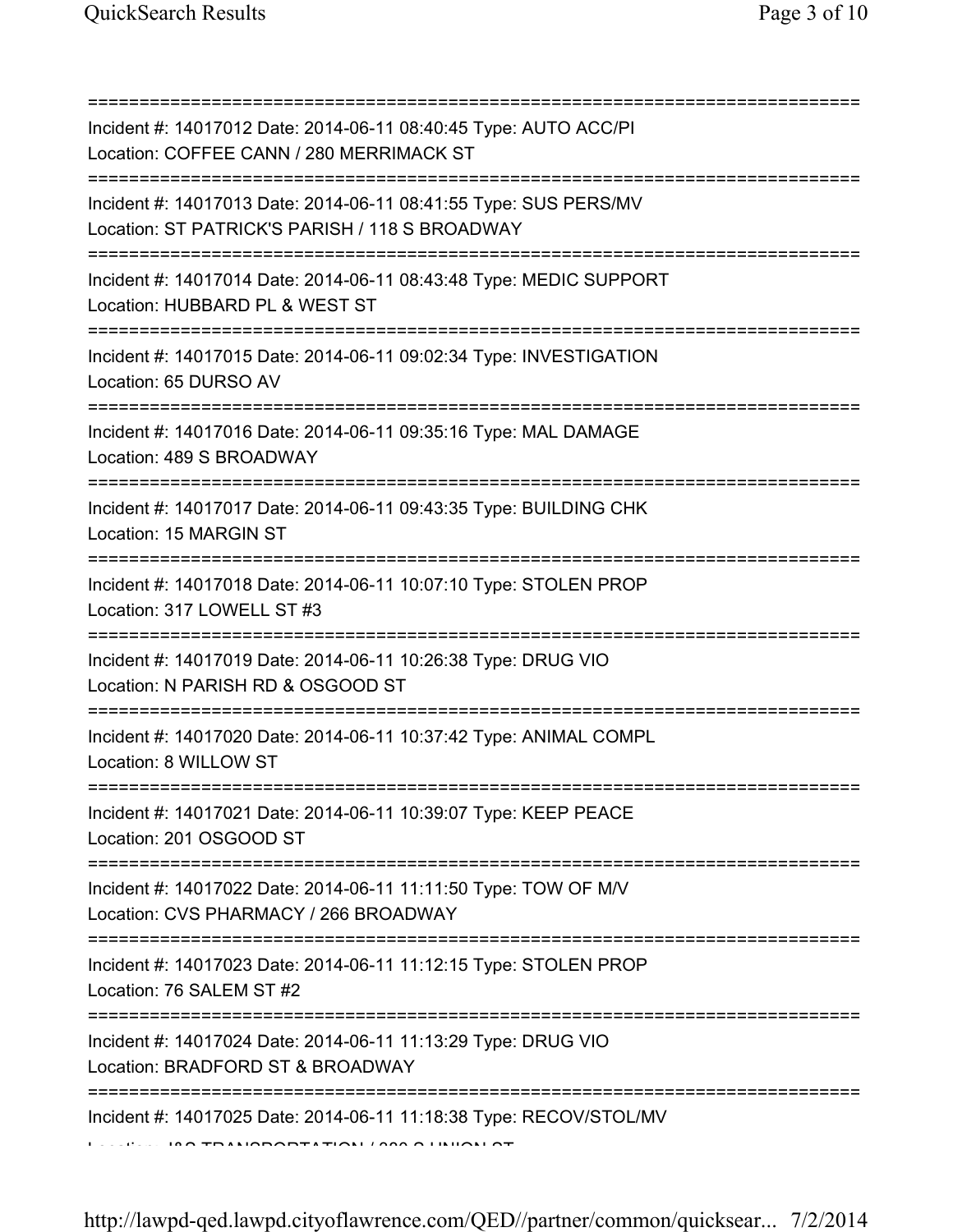=========================================================================== Incident #: 14017026 Date: 2014-06-11 11:26:36 Type: INVEST CONT Location: 31 MORTON ST =========================================================================== Incident #: 14017027 Date: 2014-06-11 11:35:02 Type: INVESTIGATION Location: 90 LOWELL ST =========================================================================== Incident #: 14017028 Date: 2014-06-11 11:40:04 Type: INVESTIGATION Location: 90 LOWELL ST =========================================================================== Incident #: 14017029 Date: 2014-06-11 11:40:40 Type: INVESTIGATION Location: 90 LOWELL ST =========================================================================== Incident #: 14017030 Date: 2014-06-11 11:47:48 Type: COURT DOC SERVE Location: 19 KATHERINE ST =========================================================================== Incident #: 14017031 Date: 2014-06-11 12:08:07 Type: DISTURBANCE Location: 42 S BOWDOIN ST =========================================================================== Incident #: 14017032 Date: 2014-06-11 12:18:11 Type: B&E FOLLOW UP Location: 19 ACTON ST =========================================================================== Incident #: 14017033 Date: 2014-06-11 12:21:41 Type: LARCENY/PAST Location: 623 ESSEX ST =========================================================================== Incident #: 14017034 Date: 2014-06-11 12:28:02 Type: M/V STOP Location: AUBURN ST & HAMPSHIRE ST =========================================================================== Incident #: 14017035 Date: 2014-06-11 12:46:30 Type: NOISE ORD Location: FLORENCE AV =========================================================================== Incident #: 14017036 Date: 2014-06-11 12:48:25 Type: M/V STOP Location: BROADWAY & CEDAR ST =========================================================================== Incident #: 14017037 Date: 2014-06-11 12:51:39 Type: TRESPASSING Location: 266 BROADWAY =========================================================================== Incident #: 14017038 Date: 2014-06-11 12:55:01 Type: B&E FOLLOW UP Location: 88 BROADWAY =========================================================================== Incident #: 14017039 Date: 2014-06-11 13:09:48 Type: DRUG VIO Location: HAMPSHIRE ST & HAVERHILL ST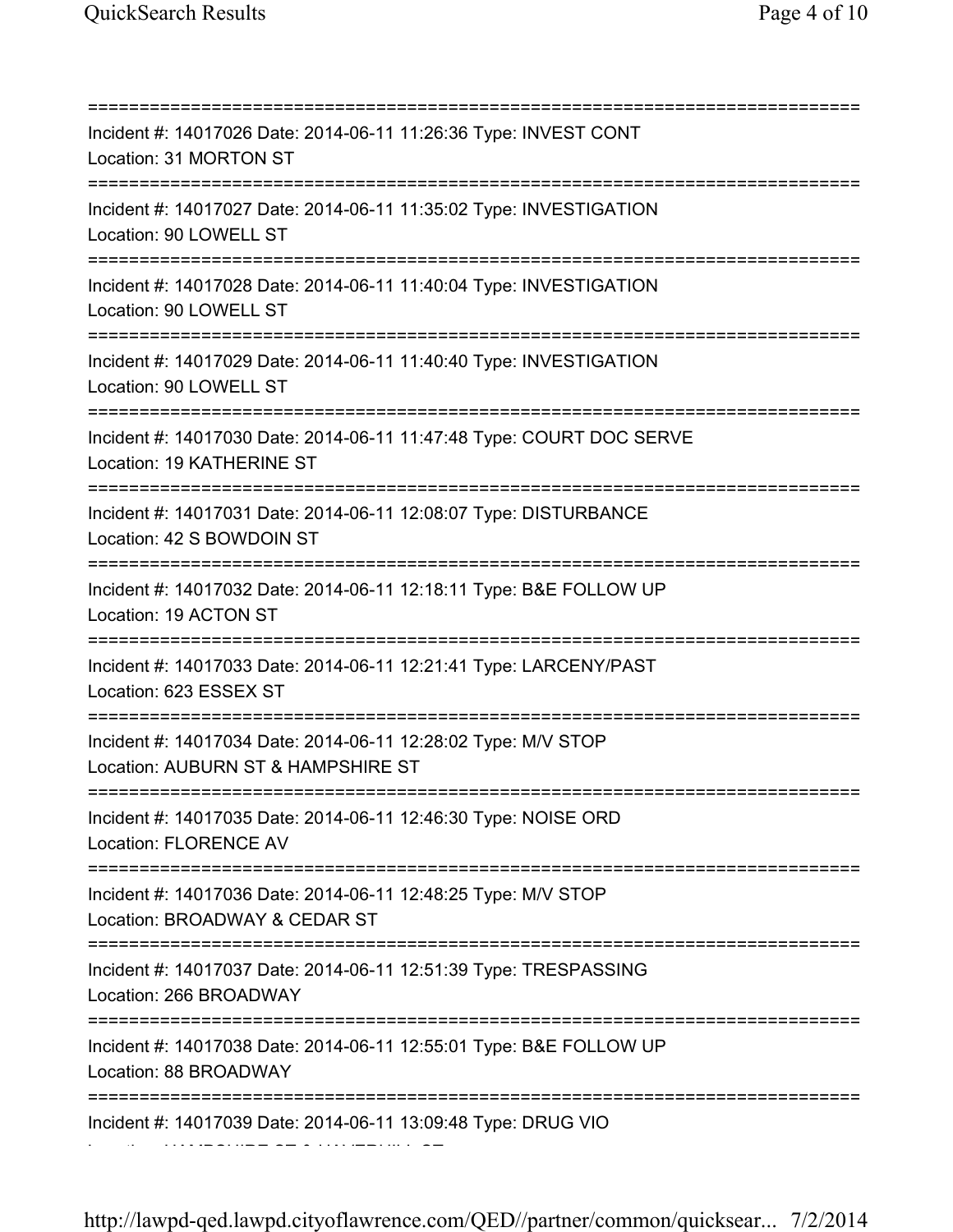=========================================================================== Incident #: 14017040 Date: 2014-06-11 13:19:00 Type: DISORDERLY Location: 38 LAWRENCE ST =========================================================================== Incident #: 14017041 Date: 2014-06-11 13:28:25 Type: FIGHT Location: GUILMETTE SCHOOL / 80 BODWELL ST =========================================================================== Incident #: 14017043 Date: 2014-06-11 13:33:38 Type: RECOV/STOL/MV Location: 51 CEDAR ST =========================================================================== Incident #: 14017042 Date: 2014-06-11 13:33:54 Type: WARRANT SERVE Location: 19 WINTER ST =========================================================================== Incident #: 14017044 Date: 2014-06-11 13:41:29 Type: AUTO ACC/NO PI Location: ESSEX ST & OXFORD ST =========================================================================== Incident #: 14017045 Date: 2014-06-11 14:02:34 Type: TOW/REPOSSED Location: 111 RIVER POINTE WY =========================================================================== Incident #: 14017046 Date: 2014-06-11 14:10:32 Type: MEDIC SUPPORT Location: 164 ANDOVER ST =========================================================================== Incident #: 14017048 Date: 2014-06-11 14:14:57 Type: SUICIDE ATTEMPT Location: 439 S UNION ST =========================================================================== Incident #: 14017047 Date: 2014-06-11 14:16:20 Type: ROBBERY ARMED Location: 188 WATER ST =========================================================================== Incident #: 14017049 Date: 2014-06-11 14:21:23 Type: ALARM/BURG Location: 80 SUNRAY ST =========================================================================== Incident #: 14017050 Date: 2014-06-11 14:28:31 Type: M/V STOP Location: COMMON ST & NEWBURY ST =========================================================================== Incident #: 14017051 Date: 2014-06-11 14:34:14 Type: AUTO ACC/PI Location: GENERAL ST & PROSPECT ST =========================================================================== Incident #: 14017052 Date: 2014-06-11 14:36:47 Type: MISSING PERS Location: 143B BENNINGTON ST =========================================================================== Incident #: 14017053 Date: 2014-06-11 14:38:39 Type: SHOTS FIRED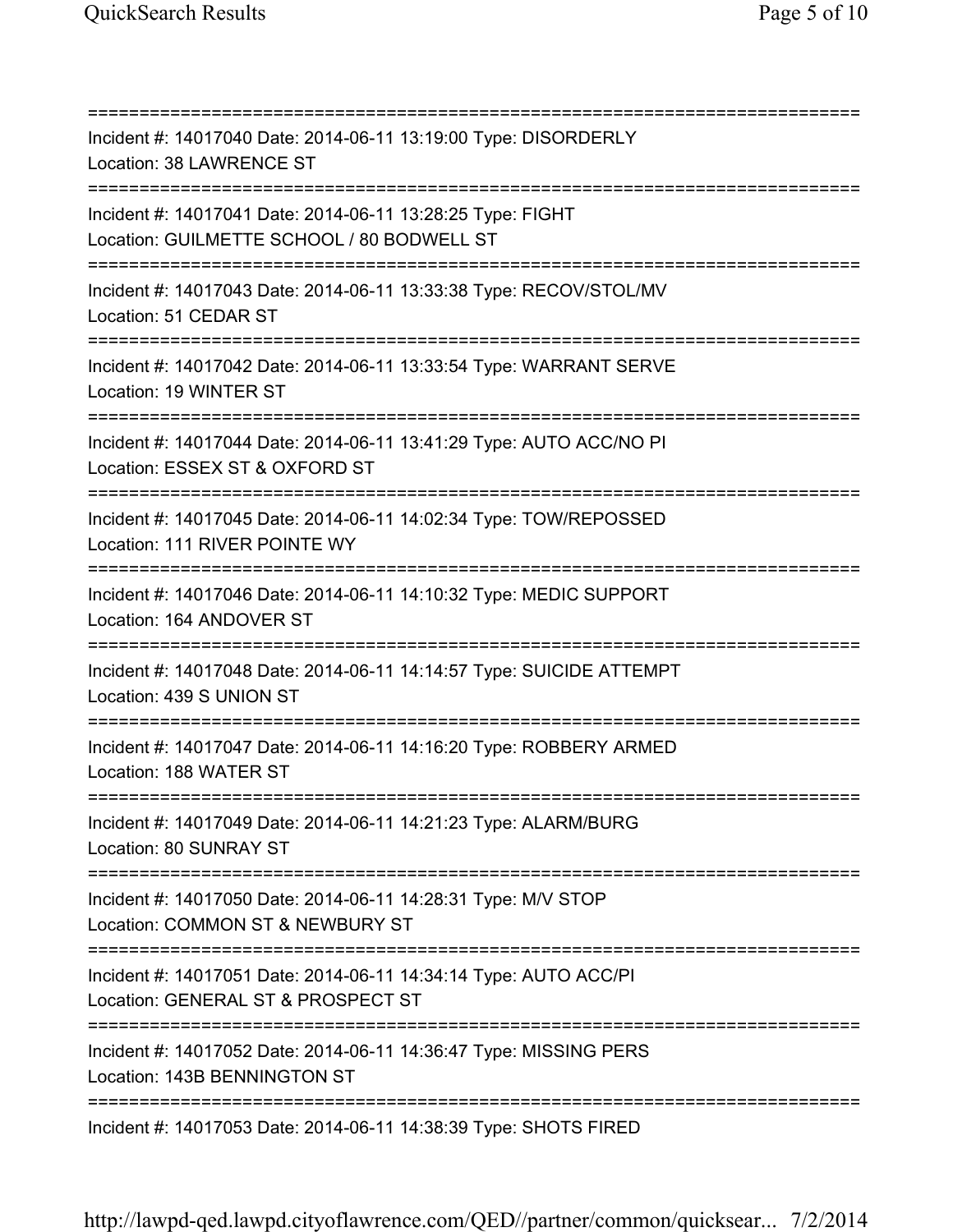=========================================================================== Incident #: 14017054 Date: 2014-06-11 15:08:26 Type: ALARM/BURG Location: 26 DURSO AV =========================================================================== Incident #: 14017055 Date: 2014-06-11 15:23:01 Type: INVEST CONT Location: 56 E HAVERHILL ST =========================================================================== Incident #: 14017056 Date: 2014-06-11 15:24:42 Type: SUS PERS/MV Location: ESSEX ST & MARGIN ST =========================================================================== Incident #: 14017057 Date: 2014-06-11 15:34:33 Type: B&E FOLLOW UP Location: 60 ISLAND ST =========================================================================== Incident #: 14017058 Date: 2014-06-11 15:41:27 Type: SHOPLIFTING Location: GO 1 DOLLAR / 73 WINTHROP AV =========================================================================== Incident #: 14017059 Date: 2014-06-11 15:51:26 Type: ALARM/BURG Location: SIROIS FOOD PRODUCTS / 291 LOWELL ST =========================================================================== Incident #: 14017060 Date: 2014-06-11 15:52:25 Type: THREATS Location: 67 WINTHROP AV =========================================================================== Incident #: 14017061 Date: 2014-06-11 15:54:32 Type: M/V STOP Location: MADISON ST & MT VERNON ST =========================================================================== Incident #: 14017062 Date: 2014-06-11 15:58:31 Type: ALARM/BURG Location: 37 EATON ST =========================================================================== Incident #: 14017063 Date: 2014-06-11 16:17:33 Type: INVEST CONT Location: 1 GENERAL ST =========================================================================== Incident #: 14017064 Date: 2014-06-11 16:20:00 Type: ANIMAL COMPL Location: 128 CROSS ST =========================================================================== Incident #: 14017065 Date: 2014-06-11 16:27:25 Type: SUS PERS/MV Location: 35 SUMMER ST =========================================================================== Incident #: 14017066 Date: 2014-06-11 16:30:04 Type: INVEST CONT Location: 90 LOWELL ST =========================================================================== Incident #: 14017067 Date: 2014-06-11 16:34:06 Type: MEDIC SUPPORT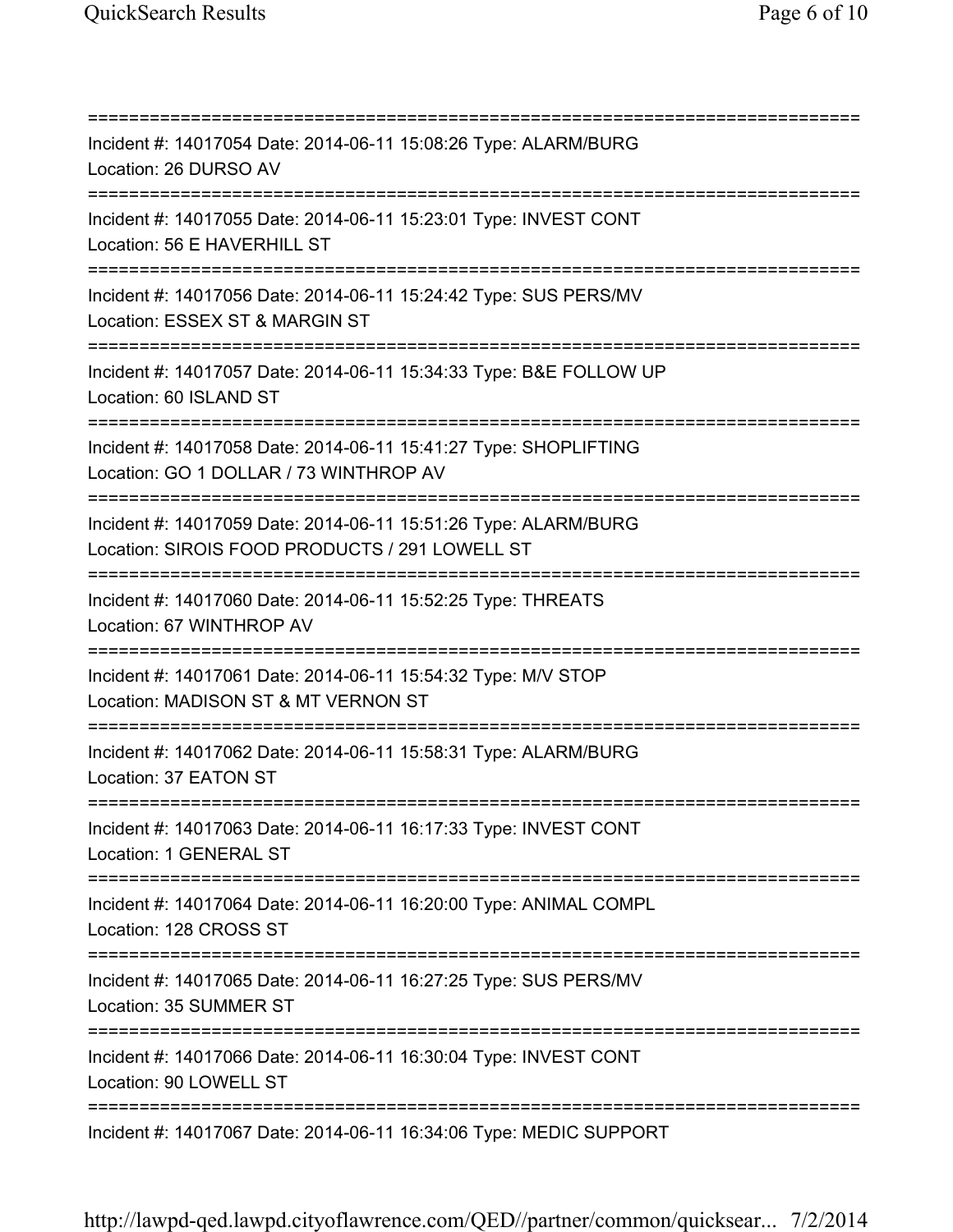| Location: 12 METHUEN ST                                                                                                                   |
|-------------------------------------------------------------------------------------------------------------------------------------------|
| Incident #: 14017068 Date: 2014-06-11 16:49:58 Type: ALARM/BURG<br>Location: 500 MERRIMACK ST<br>=======================                  |
| Incident #: 14017069 Date: 2014-06-11 16:55:59 Type: SUS PERS/MV<br>Location: 61A WARREN ST                                               |
| Incident #: 14017070 Date: 2014-06-11 16:57:33 Type: MAL DAMAGE<br>Location: 149 FERRY ST<br>;===================================         |
| Incident #: 14017072 Date: 2014-06-11 17:29:19 Type: A&B D/W/ PROG<br>Location: 11 MONTGOMERY ST #1                                       |
| Incident #: 14017071 Date: 2014-06-11 17:30:20 Type: CK WELL BEING<br>Location: 304 LOWELL ST                                             |
| Incident #: 14017073 Date: 2014-06-11 17:37:02 Type: LARCENY/PAST<br>Location: 23 KENDALL ST                                              |
| Incident #: 14017076 Date: 2014-06-11 17:38:32 Type: LIC PLATE STO<br>Location: BRUCE ST & ERVING AV                                      |
| ==============<br>Incident #: 14017074 Date: 2014-06-11 17:48:44 Type: A&B PAST<br>Location: 103 BAILEY ST FL 1                           |
| Incident #: 14017075 Date: 2014-06-11 17:52:12 Type: TOW OF M/V<br>Location: HAVERHILL ST & LAWRENCE ST                                   |
| Incident #: 14017077 Date: 2014-06-11 18:02:05 Type: STOLEN PROP<br>Location: 31 LEONARD AV                                               |
| =============================<br>Incident #: 14017078 Date: 2014-06-11 18:06:34 Type: TOW OF M/V<br>Location: CVS PHARMACY / 266 BROADWAY |
| Incident #: 14017079 Date: 2014-06-11 18:18:11 Type: B&E/PAST<br>Location: EVOLUTION AUTO / 56 E HAVERHILL ST                             |
| Incident #: 14017080 Date: 2014-06-11 18:27:26 Type: CK WELL BEING<br>Location: 153 FRANKLIN ST                                           |
| Incident #: 11017000 Dota: 0011 00 11 10:00:10 Tune: VEED DEACE                                                                           |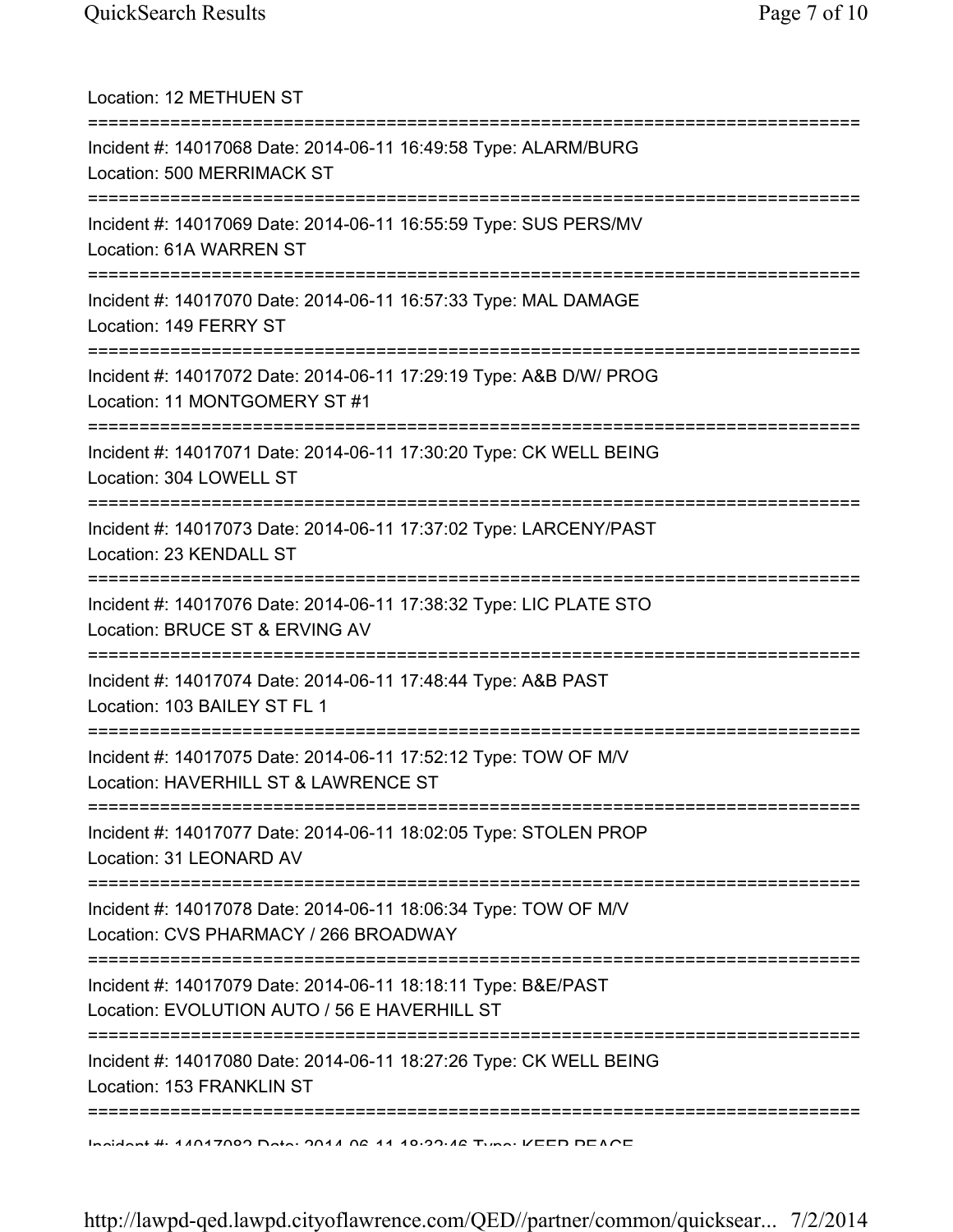Location: 33 LYNN ST =========================================================================== Incident #: 14017081 Date: 2014-06-11 18:33:58 Type: LIC PLATE STO Location: 34 HAVERHILL ST =========================================================================== Incident #: 14017083 Date: 2014-06-11 18:37:23 Type: SPECIAL CHECK Location: BROOKFIELD ST & INMAN ST =========================================================================== Incident #: 14017084 Date: 2014-06-11 18:38:54 Type: SPECIAL CHECK Location: NEWTON ST & SANBORN ST =========================================================================== Incident #: 14017085 Date: 2014-06-11 18:55:24 Type: SUS PERS/MV Location: 38 COLUMBUS AV =========================================================================== Incident #: 14017086 Date: 2014-06-11 18:56:51 Type: TOW OF M/V Location: HAVERHILL ST & LAWRENCE ST =========================================================================== Incident #: 14017087 Date: 2014-06-11 19:25:56 Type: DISTURBANCE Location: BENNINGTON ST & ERVING AV =========================================================================== Incident #: 14017088 Date: 2014-06-11 19:37:14 Type: MAL DAMAGE Location: 42 TOWER HILL ST FL 1ST =========================================================================== Incident #: 14017090 Date: 2014-06-11 19:39:43 Type: DRUG VIO Location: 8 PATTON ST =========================================================================== Incident #: 14017089 Date: 2014-06-11 19:40:27 Type: TOW OF M/V Location: WINTHROP AV =========================================================================== Incident #: 14017091 Date: 2014-06-11 19:41:52 Type: TOW OF M/V Location: CVS PHARMACY / 266 BROADWAY =========================================================================== Incident #: 14017092 Date: 2014-06-11 19:42:35 Type: RECOV/STOL/MV Location: 19 CUSTER ST =========================================================================== Incident #: 14017093 Date: 2014-06-11 19:54:04 Type: FIGHT Location: 64 MILTON ST =========================================================================== Incident #: 14017094 Date: 2014-06-11 19:58:40 Type: NOISE ORD Location: 26 EXETER ST ===========================================================================  $I$  In a solitont belonger and a soliton  $\pi$  is notification.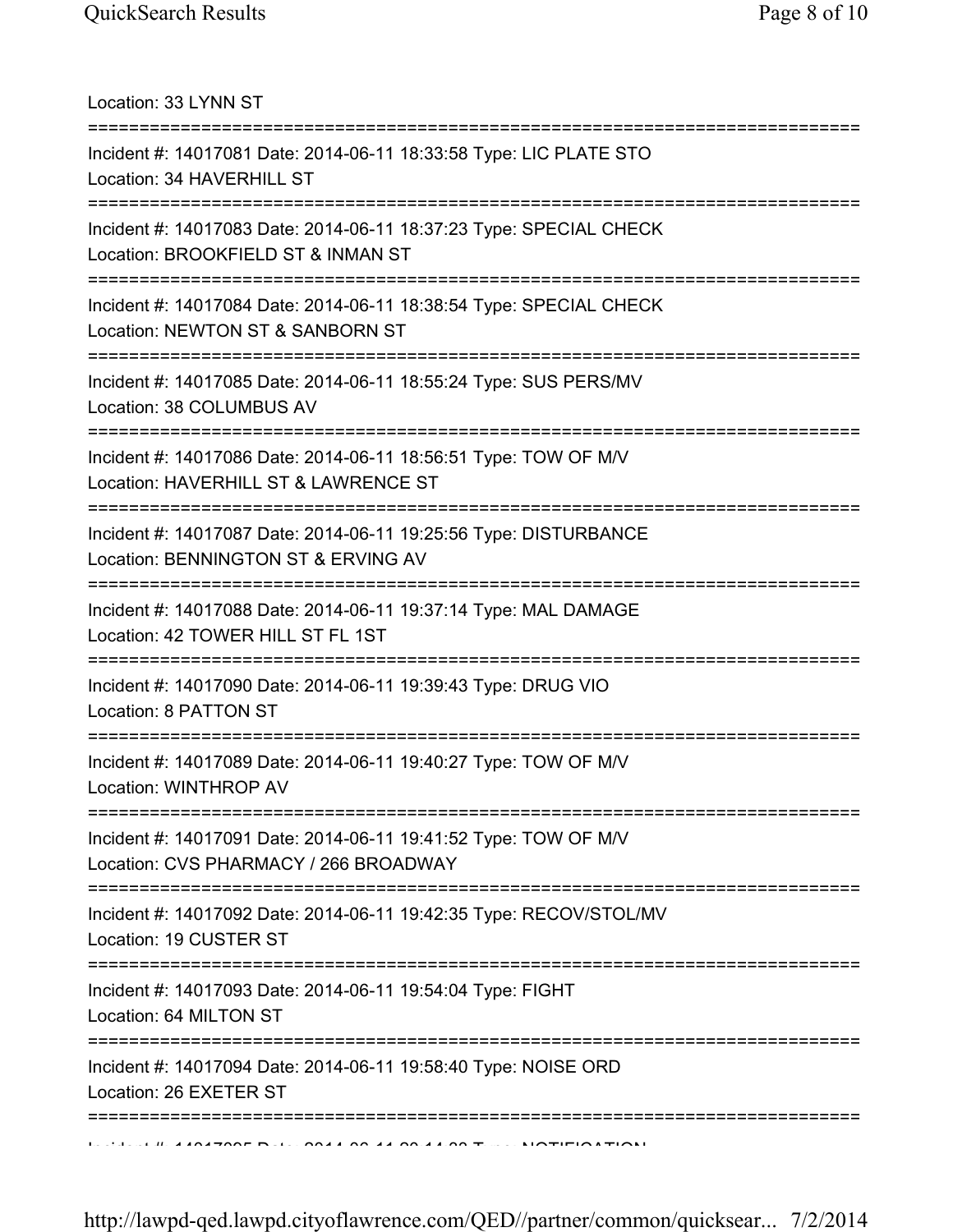| Location: 125 PROSPECT ST                                                                                                      |
|--------------------------------------------------------------------------------------------------------------------------------|
| Incident #: 14017096 Date: 2014-06-11 20:33:55 Type: AMBULANCE ASSSI<br>Location: 16 GRAICHEN TER                              |
| Incident #: 14017097 Date: 2014-06-11 21:10:28 Type: MEDIC SUPPORT<br>Location: RPP CORPORATION / 12 BALLARD WY                |
| Incident #: 14017098 Date: 2014-06-11 21:33:34 Type: SUS PERS/MV<br>Location: 30 MORTON ST                                     |
| Incident #: 14017099 Date: 2014-06-11 21:48:48 Type: NEIGHBOR PROB<br>Location: 102 CAMBRIDGE ST #A FL 3                       |
| Incident #: 14017100 Date: 2014-06-11 22:00:06 Type: ALARM/BURG<br>Location: SHALOM AUTO SALE / 57 MERRIMACK ST                |
| Incident #: 14017101 Date: 2014-06-11 22:07:11 Type: SPECIAL CHECK<br>Location: NEWTON ST & SANBORN ST                         |
| Incident #: 14017102 Date: 2014-06-11 22:08:45 Type: SPECIAL CHECK<br>Location: BROOKFIELD ST & INMAN ST                       |
| Incident #: 14017103 Date: 2014-06-11 22:14:49 Type: NOISE ORD<br>Location: 74 SALEM ST                                        |
| Incident #: 14017104 Date: 2014-06-11 22:16:29 Type: M/V STOP<br>Location: DAISY ST & HOLLY ST                                 |
| Incident #: 14017105 Date: 2014-06-11 22:23:32 Type: UNWANTEDGUEST<br>Location: CRISIS STABILIZATION UNIT / 12 METHUEN ST FL 2 |
| Incident #: 14017106 Date: 2014-06-11 22:38:24 Type: SPECIAL CHECK<br>Location: BROOKFIELD ST & INMAN ST                       |
| :==============<br>Incident #: 14017107 Date: 2014-06-11 22:38:26 Type: E911 HANGUP<br>Location: 425 LOWELL ST FL 2            |
| Incident #: 14017108 Date: 2014-06-11 22:40:40 Type: SPECIAL CHECK<br>Location: NEWTON ST & SANBORN ST                         |
|                                                                                                                                |